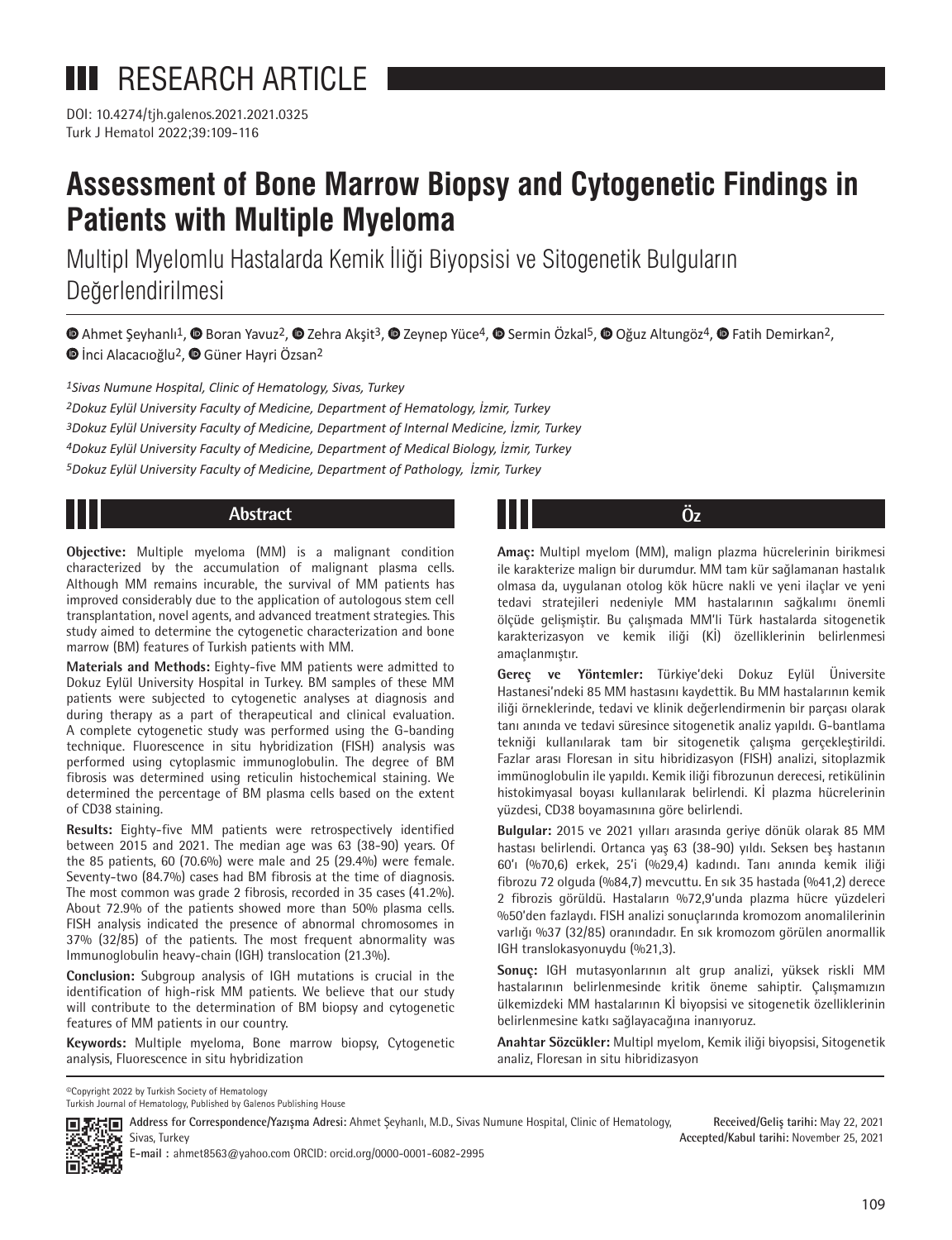# **Introduction**

Multiple myeloma (MM) is a malignant condition characterized by the accumulation of malignant plasma cells. It is the second most common hematological malignancy that develops in the bone marrow (BM) [1]. Although MM remains incurable, the survival of MM patients has improved considerably due to the application of autologous stem cell transplantation (ASCT), novel agents, and advanced treatment strategies. However, this development has not been uniform. The existing heterogeneity is dependent on patient-specific factors such as age, comorbidities, and disease-related factors, including cytogenetic and molecular features, BM fibrosis (BMF), and the plasma cells in the BM. Several risk classifications have been made for personalized therapeutic approaches. A clinical staging system for MM was first developed by Durie and Salmon [2] in 1975. The International Staging System (ISS) score was then defined by Greipp et al. [3] in 2005 based on two parameters: serum β2-microglobulin level and serum albumin. Avet-Loiseau et al. [4] and Cavo-Rosinol et al. [5] combined cytogenetics with the ISS to improve risk stratification. Several techniques are available to detect genetic abnormalities in MM. Karyotyping is applied to detect cytogenetic abnormalities and abnormalities dependent on the proliferative index of malignant plasma cells but provides limited information in vitro due to the low proliferative ability of malignant plasma cells [6]. Kishimoto et al. [7]reported that abnormal karyotypes are seen in approximately 30%-50% of MM cases. The gold-standard approach for the detection of genomic abnormalities in MM is fluorescence in situ hybridization (FISH), which has been implemented and validated by various cytogenetic laboratories around the globe [8]. The identification of high-risk subtypes of myeloma is vital. According to previous works, high-risk MM patients showed a 20%-50% reduction in overall survival (OS) compared to standard-risk patient groups when undergoing induction with conventional chemotherapy followed by ASCT. The present study aimed to determine the cytogenetic characters and BM features of Turkish patients with MM.

# **Materials and Methods**

From January 2015 to January 2021, 85 MM patients were admitted to Dokuz Eylül University Hospital in Turkey. BM samples of these MM patients were subjected to cytogenetic analyses at diagnosis and during therapy as a part of therapeutical and clinical evaluation. Conventional cytogenetic analysis was performed for all samples at presentation and after a short-term culture period of 24/72 h. Cells were treated with colcemid and harvested for 20 min. Karyotypes were then analyzed using the standard G-banding technique. A minimum of 20 metaphases per case were analyzed. The karyotypes were reported according to the 2016 International System for Human Cytogenetic

Nomenclature. An interphase FISH study was performed on BM samples according to the relevant manufacturer's hybridization and post-hybridization stringency conditions with minimal modifications. Dual-color CytoCell FISH probes specific to loci 13q14.3 (LPH006), CKS1B (1q21-22)/CDKN2C (1p32.3) (LPH039), IGH (14q32.33) (Break-apart, LPH 014), P53 (17p13.1)/ATM (11q32) (LPH 052), and MLL (11q23.3) (Break-apart, LPH 013) were used. Threshold values of copy number gain, deletion, and break-apart positivity were 7%, 7%, and 10%, respectively. FISH slides were analyzed with a motorized Olympus BX61 fluorescence microscope equipped with 4′,6-diamidino-2-phenylindole, fluorescein isothiocyanate, rhodamine, dual, and triple band-pass filters (Chroma, Bellows Falls, VT, USA). Two independent observers analyzed the slides blindly, enumerating at least 200 optimally hybridized nuclei. The degree of BMF was detected using reticulin histochemical staining. The level of fibrosis as determined by a pathologist was scored according to the guidelines of the World Health Organization [grade 0: no fibrosis, grade 1 (mild): low (fine reticulin network), grade 2 (moderate): intermediate (multifocal or diffuse non-confluent fibrosis), grade 3 (severe): high (marked and diffuse fibrosis)]. The percentage of BM plasma cells was determined based on the extent of CD38 staining and categorized as Group 1 (<20%), Group 2 (20%-50%), or Group 3 (>50% plasma cells). The ISS was used based on the combination of serum β2-microglobulin and serum albumin.

### **Statistical Analysis**

IBM SPSS Statistics 24.0 for Windows (IBM Corp., Armonk, NY, USA) was used for statistical analysis. Numerical variables are presented as median or mean, while categorical variables are given as number (n) and percentage (%). The OS curves were estimated using the Kaplan-Meier method whereby OS was defined as the time from the diagnosis of MM to death from any cause. The confidence interval was determined as 95% in the analyses and values of p<0.05 were considered to be statistically significant.

## **Results**

Eighty-five MM patients were retrospectively identified between 2015 and 2021. The median age was 63 (38-90) years and 56.5% of the patients were under 65 years old. Of the 85 patients, 60 (70.6%) were male and 25 (29.4%) were female. Bone lesions were detected in 57.6% of these cases, anemia in 42.4%, impaired renal function in 27.1%, and hypercalcemia in 18.8%. Most patients were in ISS stage III. More than half of the patients received proteasome inhibitor-based therapy for induction. Information about the induction therapy of five patients could not be obtained. Further details about the demographic, laboratory, and clinical characteristics are presented in Table 1.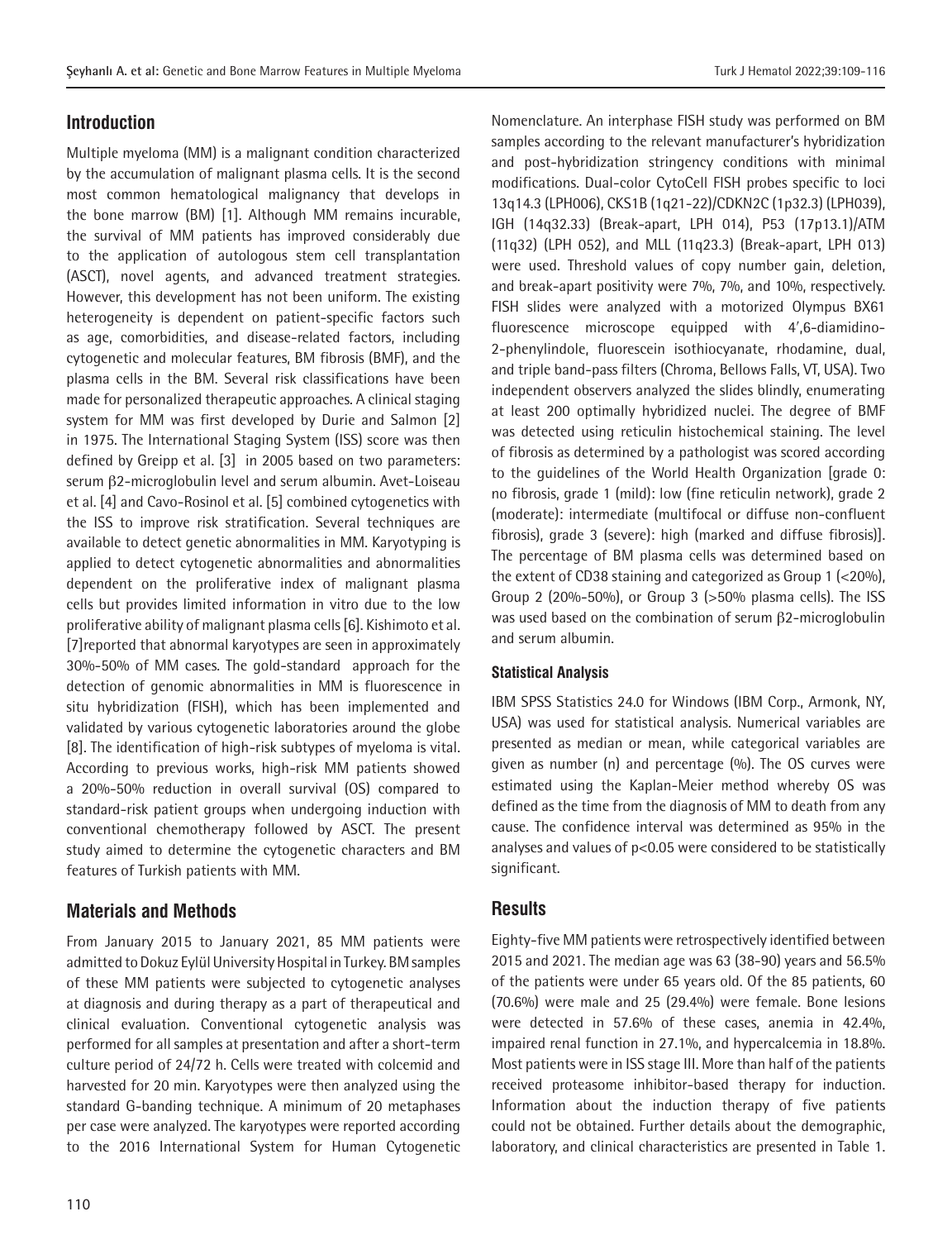**Table 1. Demographic, laboratory, and clinical characteristics of multiple myeloma (MM) patients.**

| <b>Characteristics</b>                                                               | n (%)            |  |  |  |  |
|--------------------------------------------------------------------------------------|------------------|--|--|--|--|
| Age, median, years (range)                                                           | 63 years (38-90) |  |  |  |  |
| <65 years                                                                            | 48 (56.5)        |  |  |  |  |
| ≥65 years                                                                            | 37 (43.5)        |  |  |  |  |
| Sex                                                                                  |                  |  |  |  |  |
| Female                                                                               | 25(29.4)         |  |  |  |  |
| Male                                                                                 | 60 (70.6)        |  |  |  |  |
| Immunoglobulin (Ig) isotype                                                          |                  |  |  |  |  |
| lgG                                                                                  | 48 (56.5)        |  |  |  |  |
| lgA                                                                                  | 13 (15.3)        |  |  |  |  |
| Light chain MM                                                                       | 24 (28.2)        |  |  |  |  |
| Type of light chain                                                                  |                  |  |  |  |  |
| Kappa                                                                                | 54 (63.5)        |  |  |  |  |
| Lambda                                                                               | 31 (26.5)        |  |  |  |  |
| ISS stage                                                                            |                  |  |  |  |  |
| I                                                                                    | 21 (24.7)        |  |  |  |  |
| Ш                                                                                    | 23 (27.1)        |  |  |  |  |
| Ш                                                                                    | 41 (48.2)        |  |  |  |  |
| Anemia                                                                               |                  |  |  |  |  |
| Hemoglobin >10 g/dL                                                                  | 49 (57.6)        |  |  |  |  |
| Hemoglobin <10 g/dL                                                                  | 36 (42.4)        |  |  |  |  |
| Renal impairment                                                                     |                  |  |  |  |  |
| Creatinine ≤2 mg/dL                                                                  | 62 (72.9)        |  |  |  |  |
| Creatinine > 2 mg/dL                                                                 | 23(27.1)         |  |  |  |  |
| Hypercalcemia                                                                        |                  |  |  |  |  |
| Serum calcium <11 mg/dL                                                              | 69 (81.2)        |  |  |  |  |
| Serum calcium > 11 mg/dL                                                             | 16 (18.8)        |  |  |  |  |
| <b>Bone lesions</b>                                                                  |                  |  |  |  |  |
| Absent                                                                               | 36(42.4)         |  |  |  |  |
| Present                                                                              | 49 (57.6)        |  |  |  |  |
| High ESR level (>15 mm/h)                                                            |                  |  |  |  |  |
| Absent                                                                               | 26 (30.5)        |  |  |  |  |
| Present                                                                              | 52(61.1)         |  |  |  |  |
| Not available                                                                        | 7(8.4)           |  |  |  |  |
| High LDH level (>250 U/L)                                                            |                  |  |  |  |  |
| Absent                                                                               | 60 (70.6)        |  |  |  |  |
| Present                                                                              | 25 (29.4)        |  |  |  |  |
| High ferritin level (>335 ng/mL)                                                     |                  |  |  |  |  |
| Absent                                                                               | 51 (60.0)        |  |  |  |  |
| Present                                                                              | 17 (20.0)        |  |  |  |  |
| Not available                                                                        | 17 (20.0)        |  |  |  |  |
| Treatment type used for induction                                                    |                  |  |  |  |  |
| VAD                                                                                  | 4(4.70)          |  |  |  |  |
| Proteasome inhibitor                                                                 | 54 (63.5)        |  |  |  |  |
| Immunomodulatory drug                                                                | 3(3.52)          |  |  |  |  |
| Both proteasome inhibitor and<br>immunomodulatory drug                               | 19 (22.3)        |  |  |  |  |
| Not available                                                                        | 5(5.88)          |  |  |  |  |
| Total                                                                                | 85 (100)         |  |  |  |  |
| ISS: International Staging System; ESR: erythrocyte sedimentation rate; LDH: lactate |                  |  |  |  |  |
| dehydrogenase; VAD: vincristine, doxorubicin, and dexamethasone.                     |                  |  |  |  |  |

BMF was observed at the time of diagnosis in 72 cases (84.7%). The most common finding was grade 2 fibrosis in 35 patients (41.2%). In 72.9% of the patients, a plasma cell percentage of over 50% was observed, and the most common type of plasma cell infiltration was the diffuse involvement pattern (50.6%). Based on FISH analysis, 37% (32/85) of cases showed the presence of chromosomal anomalies. The most frequent abnormality was the IGH translocation (21.3%). Based on karyotype analysis, 54.4% (37/68) of the patients had normal karyotypes while 5.8% (4/68) had abnormal karyotypes. Table 2 presents plasma cell percentages, plasma cell infiltration patterns, and fibrosis results from BM biopsy samples. Detailed cytogenetic results of these MM patients are presented in Table 3.

In this study, the median OS of the entire population was 29.4 months (Figure 1a). Del(17p13)-negative patients had longer OS compared to del(17p13)-positive patients (32.4 months vs. 11.1 months, p=0.015) (Figure 1b).

IGH-negative and del(13q)-negative patients had longer OS compared to IGH-positive and del(13q)-positive patients. However, this was not statistically significant (p=0.594 and p= 0.094, respectively). A lower percentage of plasma cells in the BM was associated with better OS than higher plasma cell percentages. The median OS was 42.6 months in patients with 0%-19% plasma cells, 33.5 months in patients with 20%-49% plasma cells, and 28.4 months in patients with 50%-100% plasma cells. However, this observation was not statistically significant (p=0.969). The results of multivariate analysis adjusting for the del(17p13) mutation, IGH mutation, del(13) mutation, BMF, plasma cell infiltration pattern, and plasma cell percentage are shown in Table 4.

**Table 2. Analysis of plasma cell percentage, plasma cell infiltration pattern, and fibrosis in bone marrow biopsy samples from patients with multiple myeloma at diagnosis.**

| Bone marrow plasma cell percentage (%) | $n \ (\%)$  |
|----------------------------------------|-------------|
| $0 - 19$                               | 5(5.9)      |
| $20 - 49$                              | 62 (72.9)   |
| $50 - 100$                             |             |
| Pattern of plasma cell infiltration    | 33 (38.8)   |
| Interstitial                           | 9(10.6)     |
| Nodular                                |             |
| <b>Diffuse</b>                         | 43 (50.6)   |
| Bone marrow fibrosis                   |             |
| $MF-0$                                 | 13(15.3)    |
| $MF-1$                                 | 35(41.2)    |
| $MF-2$                                 | (10.6)<br>9 |
| $MF-3$                                 |             |
| Total                                  | 85 (100)    |
| MF: Marrow fibrosis.                   |             |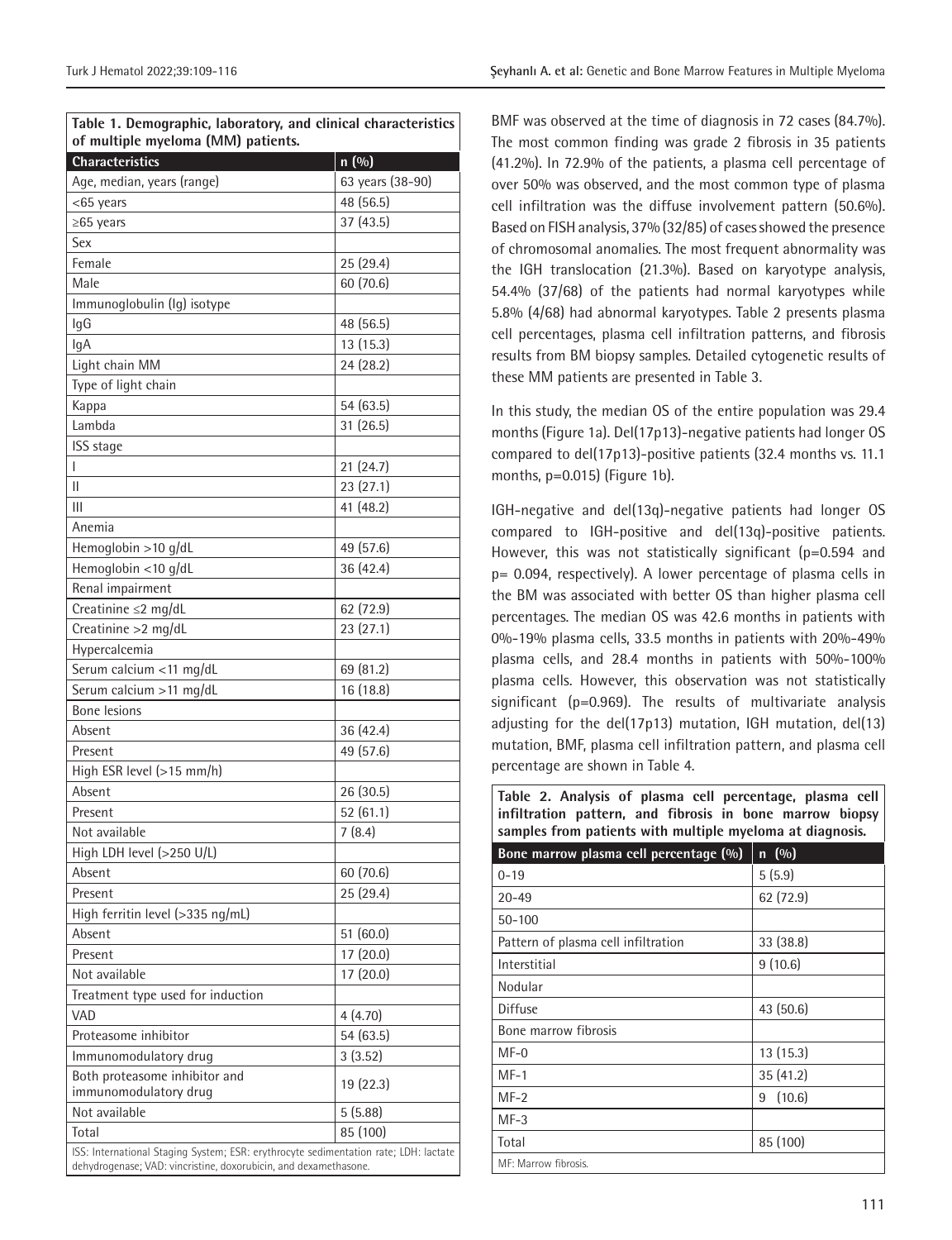

**Figure 1.** a) Kaplan-Meier curve of overall survival (OS) for the entire study cohort (n=85). The median OS was 29.4 months. b) Del(17p13) negative patients had longer OS compared to del(17p13)-positive patients (32.4 months vs. 11.1 months, p=0.015).

| Table 3. Detailed cytogenetic results of multiple myeloma patients. |                          |                          |  |  |  |
|---------------------------------------------------------------------|--------------------------|--------------------------|--|--|--|
| <b>Characteristics</b>                                              | Information available, n | Positive patients, n (%) |  |  |  |
| Del(17p13) mutation                                                 | 85                       | 6(7.1)                   |  |  |  |
| Del(13q14) mutation                                                 | 49                       | 9(18.4)                  |  |  |  |
| IGH translocations                                                  | 80                       | 17(21.3)                 |  |  |  |
| <b>CKS1B</b> mutation                                               |                          | 0(0.00)                  |  |  |  |
| <b>MLL</b> mutation                                                 | 15                       | 0(0.00)                  |  |  |  |
| Karyotyping                                                         | 68                       |                          |  |  |  |
| Normal                                                              |                          | 37(54.4)                 |  |  |  |
| Hyperdiploid                                                        |                          | 2(2.9)                   |  |  |  |
| Non-hyperdiploid                                                    |                          | 2(2.9)                   |  |  |  |
| Non-diagnostic                                                      |                          | 27(39.7)                 |  |  |  |

# **Discussion**

MM remains an incurable malignancy with varying clinical and prognostic differences depending on various factors including age, comorbidity, cytogenetic and genomic features, and tumor microenvironment characteristics in the bone marrow. The disease incidence ranges from 5 to 7 per 100,000 and increases with age. The median age at diagnosis of MM is 69 years. Fewer than 14% of patients are younger than 55 years. MM is seen more often in men and African Americans. The etiological reasons behind these differences are not sufficiently understood. Survival among patients with MM ranges from 1 year to more than 10 years. Median survival in unselected patients with MM is 3 years. The 5-year relative survival rate is 46.6% [9]. In our study, the median age was 63 and male patients constituted

70.6% of the total. These findings are slightly different from those published in the literature, possibly due to environmental and genetic factors.

Understanding the alterations in the BM microenvironment and the molecular pathways related to these changes is crucial for the further improvement of MM treatment and the outcomes of these patients. Sailer et al. [10] demonstrated that characteristics of the tumor microenvironment such as plasma cell differentiation, volume of plasma cell infiltration, and infiltration pattern have predictive value. However, the prognostic efficacy of BMF at the time of diagnosis is still controversial [11,12]. Babarović et al. [13] reported that the 5-year survival rates of patients with increased BMF subjected to post-treatment BM biopsy were significantly shorter than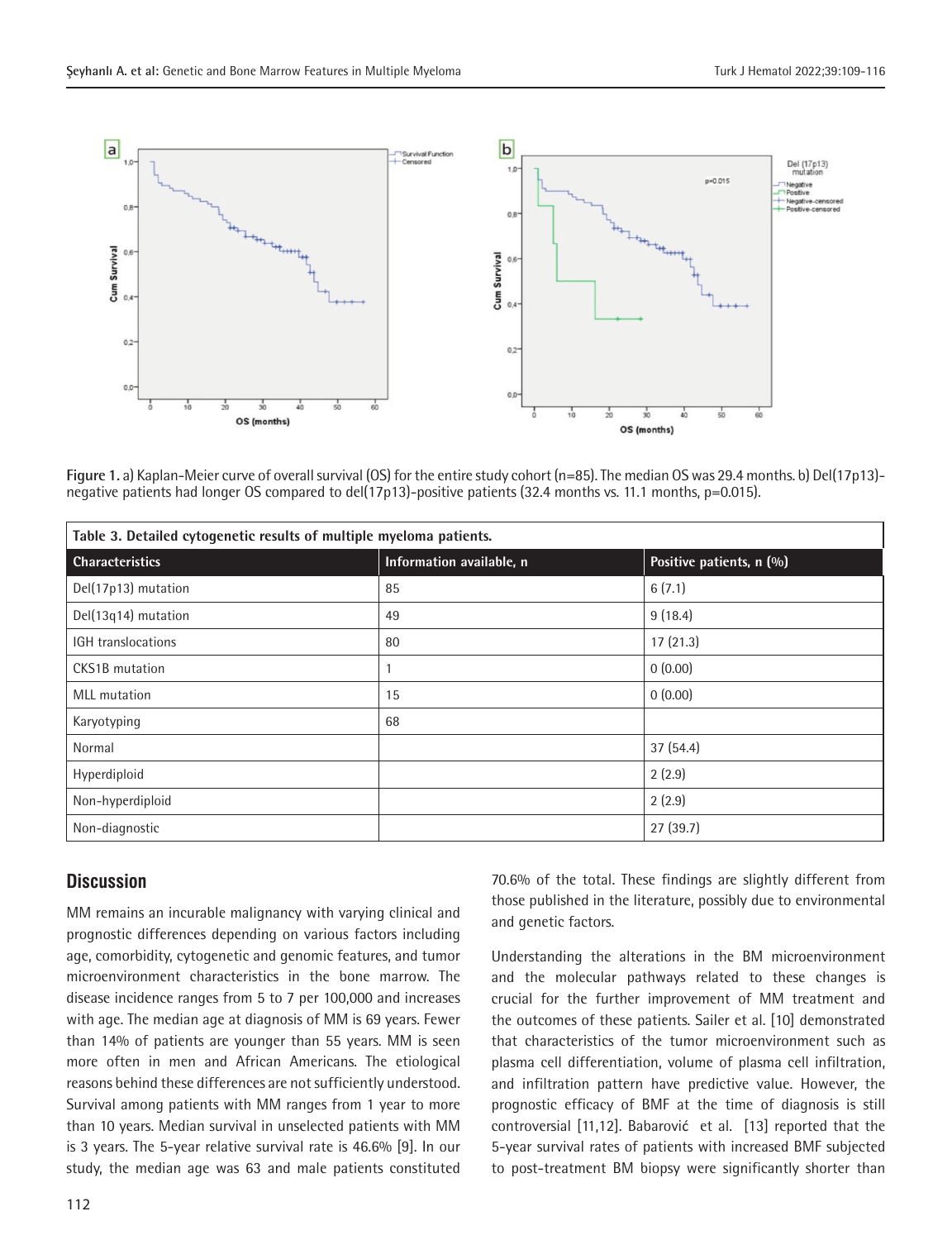| Table 4. Multivariable Cox regression analysis for overall survival (OS).      |                    |                     |               |              |  |  |
|--------------------------------------------------------------------------------|--------------------|---------------------|---------------|--------------|--|--|
| Characteristics                                                                | Median OS (months) | <b>Hazard ratio</b> | 95% CI        | $\mathbf{p}$ |  |  |
| Del(17p13)                                                                     |                    |                     |               | 0.015        |  |  |
| Del(17p13)-negative                                                            | 32.4               | $\mathbf{1}$        |               |              |  |  |
| Del(17p13)-positive                                                            | 11.1               | 3.45                | $1.18 - 10.0$ |              |  |  |
| IGH translocations                                                             |                    |                     |               | 0.594        |  |  |
| IGH-negative                                                                   | 28.9               | $\mathbf{1}$        |               |              |  |  |
| IGH-positive                                                                   | 22.8               | 1.35                | $0.44 - 4.11$ |              |  |  |
| Del(13q) mutation                                                              |                    |                     |               | 0.094        |  |  |
| Del(13q)-negative                                                              | 28.4               | $\mathbf{1}$        |               |              |  |  |
| Del(13q)-positive                                                              | 23.3               | 1.88                | $0.89 - 3.96$ |              |  |  |
| Bone marrow fibrosis                                                           |                    |                     |               | 0.938        |  |  |
| $MF-0$                                                                         | 34.4               | $\mathbf{1}$        |               |              |  |  |
| $MF-1$                                                                         | 33.0               | 0.90                | $0.35 - 2.29$ |              |  |  |
| $MF-2$                                                                         | 27.4               | 1.15                | $0.46 - 2.87$ |              |  |  |
| $MF-3$                                                                         | 33.4               | 1.08                | $0.31 - 3.72$ |              |  |  |
| Pattern of plasma cell infiltration                                            |                    |                     |               | 0.466        |  |  |
| Interstitial                                                                   | 33.4               | $\mathbf{1}$        |               |              |  |  |
| Nodular                                                                        | 23.3               | 1.80                | $0.69 - 473$  |              |  |  |
| Diffuse                                                                        | 28.4               | 1.12                | $0.55 - 2.27$ |              |  |  |
| Bone marrow plasma cell percentage (%)                                         |                    |                     |               |              |  |  |
| $0 - 19$                                                                       | 42.6               | $\mathbf{1}$        |               | 0.969        |  |  |
| $20 - 49$                                                                      | 33.5               | 0.86                | $0.23 - 3.31$ |              |  |  |
| $50 - 100$                                                                     | 28.4               | 0.97                | $0.29 - 3.26$ |              |  |  |
| CI: Confidence interval; MF: marrow fibrosis; IGH: immunoglobulin heavy chain. |                    |                     |               |              |  |  |

those of patients without fibrosis. Thus, the assessment of BMF was concluded to have prognostic value in the follow-up of MM patients [13]. A recent study by Paul et al. [14] showed that the median progression-free survival in patients without BMF was 30.2 months, while in those with BMF, it was 21 months. On the other hand, median OS was 61.2 months and 45.1 months among patients without and with BMF, respectively. These findings were statistically significant [14]. Our results suggested that the pattern of plasma cell infiltration and the degree of fibrosis at diagnosis did not significantly influence survival times, possibly due to the relatively small groups in this study.

Several predictive models like the Durie and Salmon [2] staging system and the ISS have been used to categorize MM patients into risk groups. The Durie and Salmon [2] staging system was the first such system devised for MM and it has been widely used for several decades. Later proposed by Greipp et al. [3], the ISS became more widely used. The ISS is based on the prognostic factors of serum β2-microglobulin and serum albumin. For ISS stages I, II, and III, the median survival of MM patients was determined to be 62 months, 44 months, and 29 months, respectively [3]. A major limitation of the ISS classification is that it does not consider patient-specific factors. Approximately half of our patients were in ISS stage III and their median OS was 28.4 months. Our results were thus consistent with the study of Greipp et al. [3]. Chromosomal abnormalities detected by FISH were combined with the ISS to improve risk stratification [4,5]. Because karyotypes are highly sensitive in the detection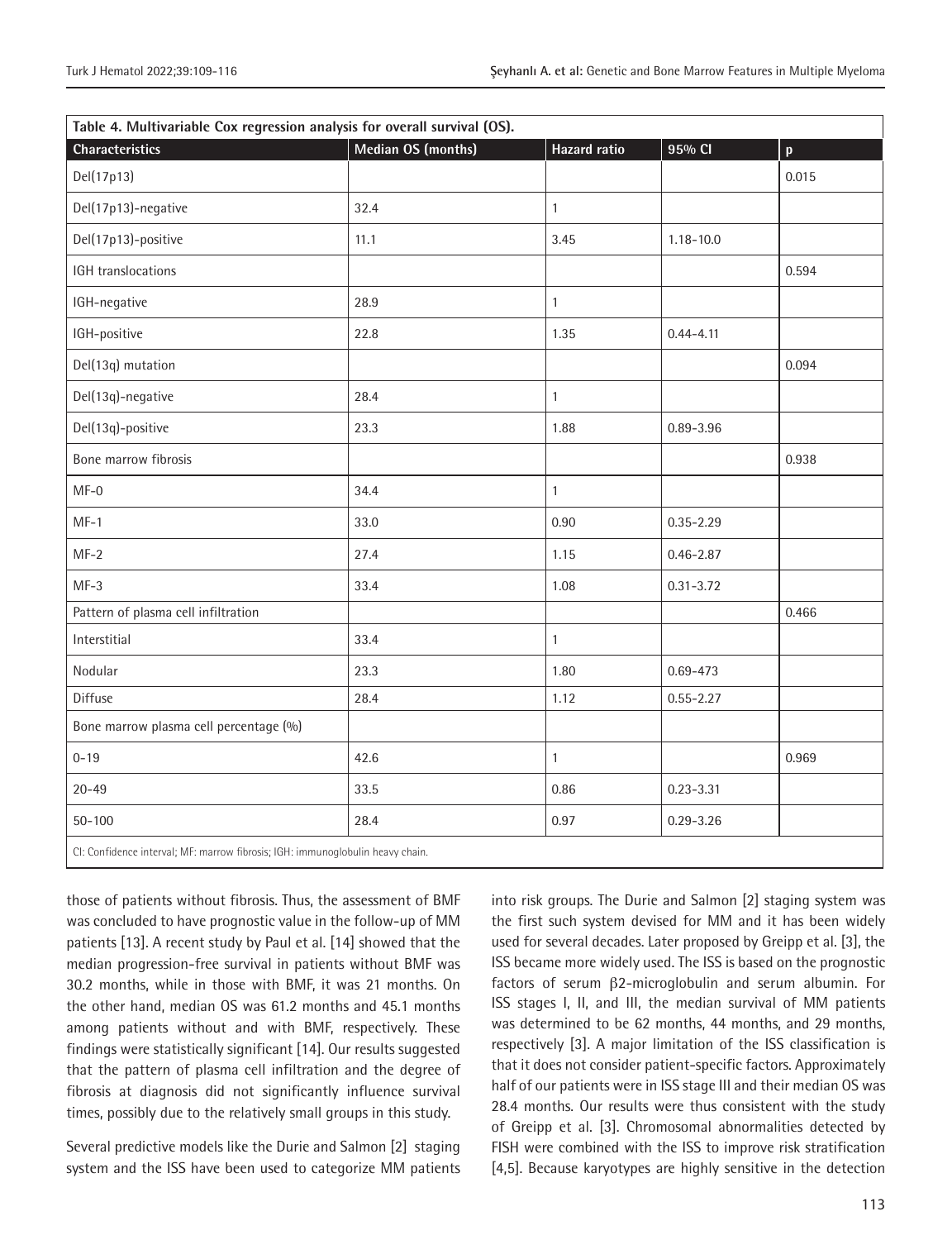of numerical chromosomal abnormalities, patients can be classified into specific categories such as normal, hyperdiploid, or non-hyperdiploid (including hypodiploid, pseudodiploid, and near-tetraploid) karyotypes [15]. Among non-hyperdiploid cases of MM, the hypodiploid subtype is associated with poor prognosis [16,17]. In our study, abnormal karyotypes were detected in 4 of 68 (5.8%) patients. Among these cases, non-hyperdiploid abnormalities were observed in two patients. However, chromosomal abnormalities could not be evaluated in 39.7% of the total cases because of the absence of metaphase cells. FISH does not require metaphase cells before analysis and it is accepted as the gold-standard test for the detection of genomic abnormalities in MM, being applied and verified by cytogenetics laboratories around the globe [8]. Further studies are underway for identifying the optimal risk-based classification and treatment for MM and especially for the identification of high-risk MM patients. The International Myeloma Working Group provided a consensus decision stating that FISH panel testing should be performed for at least t(4;14), t(14;16), and del(17p13) to define patients with high-risk disease [18]. In addition to that recommendation, Boyd et al. [19] suggested that FISH panel tests for +1q21 and t(14;20) should be performed in MM risk classification. Deletion of chromosome 17p13 increases the immortalization of tumor cells by inhibiting apoptosis [20]. Del(17p13) is observed in about 10% of MM cases and has been associated with impaired OS [21,22,23,24]. In our study, the incidence rate of the del(17p13) mutation was 7.1% and del(17p13)-negative patients had significantly longer OS compared to del(17p13)-positive patients (32.4 months vs. 11.1 months, respectively). Previously, del(13q) was in the poor prognosis group, but it is now excluded from risk stratification as it was detected in almost 50% of myeloma patients and is thought to be secondary to the close association with t(4;14), del(17p) [19,25,26]. In this study, del(13q) was detected in 9 of 49 cases (18.4%) and a significant adverse effect of del(13q) on OS was not observed (p=0.094).

Chromosome 14q32 translocations (heavy chain IGH translocations) in MM also increase dysregulated proliferation and inhibit differentiation. Bergsagel and Kuehl [27] reported an incidence of IGH translocations of 60%-65% in intramedullary MM. However, in our study, the incidence of IGH mutations was lower (21.3%). Over 20 different IGH translocations have been revealed, among which IGH translocations t(4;14), t(14;16), and t(14;20) are associated with poor prognosis in MM patients [28]. The use of proteasome inhibitor-based induction is recommended to improve the prognosis of patients with t (4;14) but not those with del(17p13) [29]. Unfortunately, our study does not include subgroup analysis of IGH mutations that involve several recurrent translocations. Recently, gene expression profiling methods, such as sequencing comparative genomic hybridization (CGH), single nucleotide polymorphism

sequencing CGH, gene expression profiling, and RNA sequencing have been introduced to identify patients with particularly high-risk MM [30,31,32]. However, this is not feasible in routine practice due to the high costs.

#### **Study Limitations**

The present study has a few limitations. It was a retrospective study based on single-center data. Possibly because of the small sample size, we did not observe a significant adverse effect of IGH mutation on OS. Since our study did not include subgroups of IGH mutations, high-risk patients could not be determined clearly.

### **Conclusion**

To the best of our knowledge, this study is the first of its kind conducted in Turkey to include genetic results. This is especially crucial in the identification of high-risk myeloma subtypes. The subgroup analysis of IGH mutations is critical in identifying high-risk MM patients. IGH subgroup analyses have been conducted recently in our center. The present study will contribute to determining BM biopsy and cytogenetic features of MM patients in our country.

#### **Ethics**

**Ethics Committee Approval:** This study was approved by the Ethics Committee of Dokuz Eylül University (2021/10-25).

**Informed Consent:** Retrospective study.

#### **Authorship Contributions**

Concept: A.Ş., B.Y., Z.A., Z.Y., S.Ö., O.A., F.D., İ.A., G.H.Ö.; Design: A.Ş., B.Y., Z.A., Z.Y., S.Ö., O.A., F.D., İ.A., G.H.Ö.; Data Collection or Processing: A.Ş., B.Y., Z.A., Z.Y., S.Ö., O.A., F.D., İ.A., G.H.Ö.; Analysis or Interpretation: A.Ş., B.Y., Z.A., Z.Y., S.Ö., O.A., F.D., İ.A., G.H.Ö.; Literature Search: A.Ş., B.Y., Z.A., Z.Y., S.Ö., O.A., F.D., İ.A., G.H.Ö.; Writing: A.Ş., B.Y., Z.A., Z.Y., S.Ö., O.A., F.D., İ.A., G.H.Ö.

**Conflict of Interest:** No conflict of interest was declared by the authors.

**Financial Disclosure:** The authors declared that this study received no financial support.

#### **References**

- 1. Kyle RA, Rajkumar SV. ASH 50th anniversary review. Blood 2008;111:2962- 2972.
- 2. Durie BG, Salmon SE. A clinical staging system for multiple myeloma correlation of measured myeloma cell mass with presenting clinical features, response to treatment, and survival. Cancer 1975;36:842-854.
- 3. Greipp PR, San Miguel J, Durie BG, Crowley JJ, Barlogie B, Bladé J, Boccadoro M, Child JA, Avet-Loiseau H, Kyle RA, Lahuerta JJ, Ludwig H, Morgan G, Powles R, Shimizu K, Shustik C, Sonneveld P, Tosi P, Turesson I, Westin J. International staging system for multiple myeloma. J Clin Oncol 2005;23:3412-3420.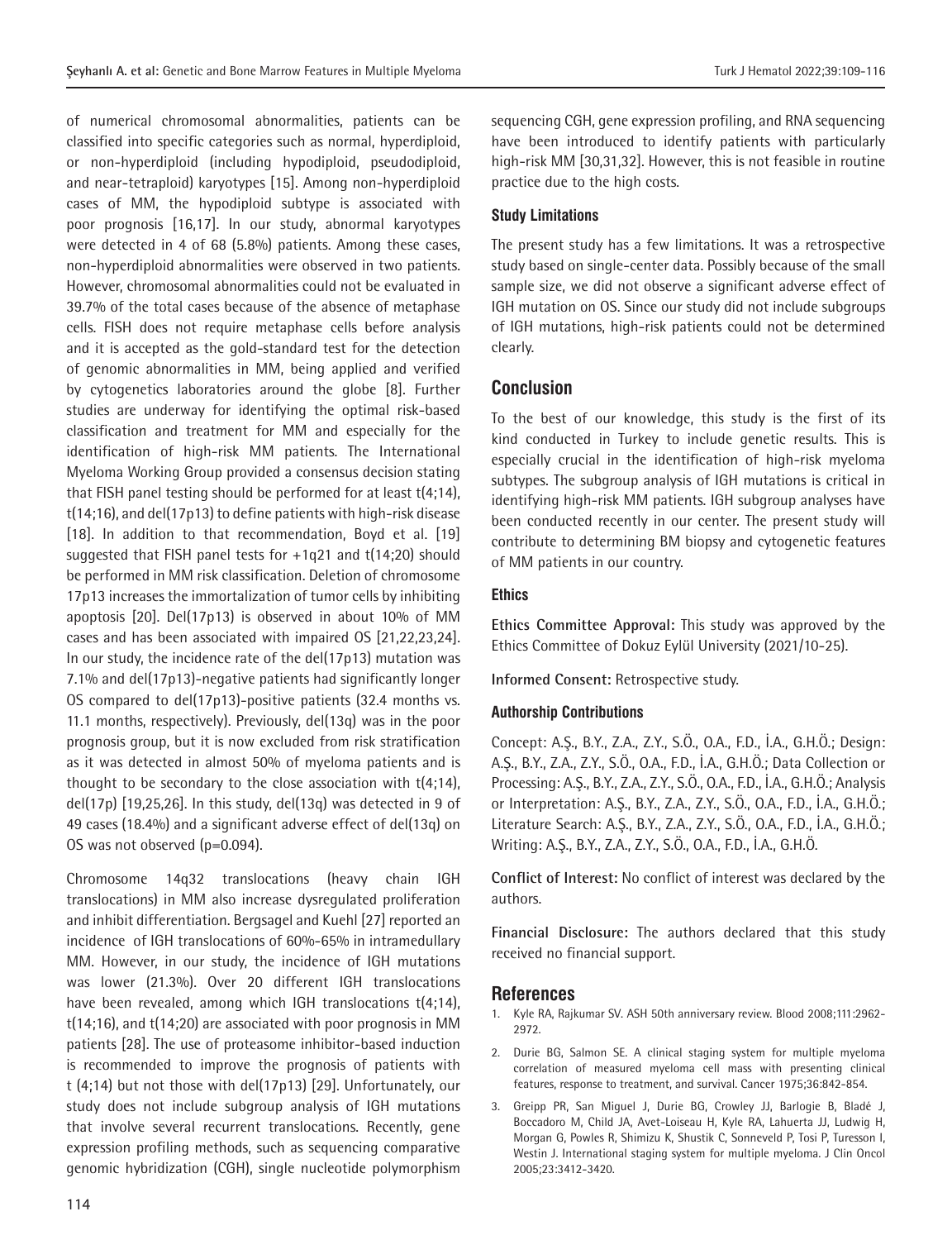- 4. Avet-Loiseau H, Durie BG, Cavo M, Attal M, Gutierrez N, Haessler J, Goldschmidt H, Hajek R, Lee JH, Sezer O, Barlogie B, Crowley J, Fonseca R, Testoni N, Ross F, Rajkumar SV, Sonneveld P, Lahuerta J, Moreau P, Morgan G; International Myeloma Working Group. Combining fluorescent in situ hybridization data with ISS staging improves risk assessment in myeloma: an International Myeloma Working Group collaborative project. Leukemia 2013;27:711-717.
- 5. Cavo M, Salwender H, Rosiñol L, Moreau P, Petrucci MT, Blau IW, Bladé J, Attal M, Patriarca F, Weisel K, San Miguel JF, Avet-Loiseau H, Testoni N, Pfreundschuh M, Lahuerta JJ, Facon T, Pantani L, Scheid C, Gutierrez N, Marit G, Palumbo A, Martin ML, Caillot D, Goldschmidt H. Double vs single autologous stem cell transplantation after bortezomib-based induction regimens for multiple myeloma: an integrated analysis of patient-level data from phase European III studies. Blood 2013;122:767.
- 6. Avet-Loiseau H, Hulin C, Campion L, Rodon P, Marit G, Attal M, Royer B, Dib M, Voillat L, Bouscary D, Caillot D, Wetterwald M, Pegourie B, Lepeu G, Corront B, Karlin L, Stoppa AM, Fuzibet JG, Delbrel X, Guilhot F, Kolb B, Decaux O, Lamy T, Garderet L, Allangba O, Lifermann F, Anglaret B, Moreau P, Harousseau JL, Facon T. Chromosomal abnormalities are major prognostic factors in elderly patients with multiple myeloma: the Intergroupe Francophone du Myélome experience. J Clin Oncol 2013;31:2806-2809.
- 7. Kishimoto RK, Freitas SLVVd, Ratis CA, Borri D, Sitnik R, Velloso EDRP. Validation of interphase fluorescence in situ hybridization (iFISH) for multiple myeloma using CD138 positive cells. Rev Bras Hematol Hemoter 2016;38:113-120.
- 8. Munshi NC, Anderson KC, Bergsagel PL, Shaughnessy J, Palumbo A, Durie B, Fonseca R, Stewart AK, Harousseau JL, Dimopoulos M, Jagannath S, Hajek R, Sezer O, Kyle R, Sonneveld P, Cavo M, Rajkumar SV, San Miguel J, Crowley J, Avet-Loiseau H; International Myeloma Workshop Consensus Panel 2. Consensus recommendations for risk stratification in multiple myeloma: report of the International Myeloma Workshop Consensus Panel 2. Blood 2011;117:4696-4700.
- 9. Morgan G, Davies F, Linet M. Myeloma aetiology and epidemiology. Biomed Pharmacother 2002;56:223-234.
- 10. Sailer M, Vykoupil KF, Peest D, Coldewey R, Deicher H, Georgii A. Prognostic relevance of a histologic classification system applied in bone marrow biopsies from patients with multiple myeloma: a histopathological evaluation of biopsies from 153 untreated patients. Eur J Haematol 1995;54:137-146.
- 11. Kuter DJ, Bain B, Mufti G, Bagg A, Hasserjian RP. Bone marrow fibrosis: pathophysiology and clinical significance of increased bone marrow stromal fibres. Br J Haematol 2007;139:351-362.
- 12. Tefferi A. Pathogenesis of myelofibrosis with myeloid metaplasia. J Clin Oncol 2005;23:8520-8530.
- 13. Babarović E, Valković T, Štifter S, Budisavljević I, Seili-Bekafigo I, Duletić-Načinović A, Lučin K, Jonjić N. Assessment of bone marrow fibrosis and angiogenesis in monitoring patients with multiple myeloma. Am J Clin Pathol 2012;137:870-878.
- 14. Paul B, Zhao Y, Loitsch G, Feinberg D, Mathews P, Barak I, Dupuis M, Li Z, Rein L, Wang E, Kang Y. The impact of bone marrow fibrosis and JAK2 expression on clinical outcomes in patients with newly diagnosed multiple myeloma treated with immunomodulatory agents and/or proteasome inhibitors. Cancer Med 2020;9:5869-5880.
- 15. Fonseca R, Barlogie B, Bataille R, Bastard C, Bergsagel PL, Chesi M, Davies FE, Drach J, Greipp PR, Kirsch IR, Kuehl WM, Hernandez JM, Minvielle S, Pilarski LM, Shaughnessy JD Jr, Stewart AK, Avet-Loiseau H. Genetics and cytogenetics of multiple myeloma: a workshop report. Cancer Res 2004;64:1546-1558.
- 16. Smadja NV, Bastard C, Brigaudeau C, Leroux D, Fruchart C. Hypodiploidy is a major prognostic factor in multiple myeloma. Blood 2001;98:2229-2238.
- 17. Van Wier S, Braggio E, Baker A, Ahmann G, Levy J, Carpten JD, Fonseca R. Hypodiploid multiple myeloma is characterized by more aggressive

molecular markers than non-hyperdiploid multiple myeloma. Haematologica 2013;98:1586-1592.

- 18. Fonseca R, Bergsagel PL, Drach J, Shaughnessy J, Gutierrez N, Stewart AK, Morgan G, Van Ness B, Chesi M, Minvielle S, Neri A, Barlogie B, Kuehl WM, Liebisch P, Davies F, Chen-Kiang S, Durie BG, Carrasco R, Sezer O, Reiman T, Pilarski L, Avet-Loiseau H; International Myeloma Working Group. International Myeloma Working Group molecular classification of multiple myeloma: spotlight review. Leukemia 2009;23:2210-2221.
- 19. Boyd KD, Ross FM, Chiecchio L, Dagrada GP, Konn ZJ, Tapper WJ, Walker BA, Wardell CP, Gregory WM, Szubert AJ, Bell SE, Child JA, Jackson GH, Davies FE, Morgan GJ; NCRI Haematology Oncology Studies Group. A novel prognostic model in myeloma based on co-segregating adverse FISH lesions and the ISS: analysis of patients treated in the MRC Myeloma IX trial. Leukemia 2012;26:349-355.
- 20. Teoh PJ, Chung TH, Sebastian S, Choo SN, Yan J, Ng SB, Fonseca R, Chng WJ. p53 haploinsufficiency and functional abnormalities in multiple myeloma. Leukemia 2014;28:2066-2074.
- 21. Chng WJ, Price-Troska T, Gonzalez-Paz N, Van Wier S, Jacobus S, Blood E, Henderson K, Oken M, Van Ness B, Greipp P, Rajkumar SV, Fonseca R. Clinical significance of TP53 mutation in myeloma. Leukemia 2007;21:582-584.
- 22. Lodé L, Eveillard M, Trichet V, Soussi T, Wuillème S, Richebourg S, Magrangeas F, Ifrah N, Campion L, Traullé C, Guilhot F, Caillot D, Marit G, Mathiot C, Facon T, Attal M, Harousseau JL, Moreau P, Minvielle S, Avet-Loiseau H. Mutations in TP53 are exclusively associated with del(17p) in multiple myeloma. Haematologica 2010;95:1973-1976.
- 23. Boyd KD, Ross FM, Tapper WJ, Chiecchio L, Dagrada G, Konn ZJ, Gonzalez D, Walker BA, Hockley SL, Wardell CP, Gregory WM, Child JA, Jackson GH, Davies FE, Morgan GJ; NCRI Haematology Oncology Studies Group. The clinical impact and molecular biology of del(17p) in multiple myeloma treated with conventional or thalidomide‐based therapy. Genes Chromosomes Cancer 2011;50:765-774.
- 24. Fonseca R, Blood E, Rue M, Harrington D, Oken MM, Kyle RA, Dewald GW, Van Ness B, Van Wier SA, Henderson KJ, Bailey RJ, Greipp PR. Clinical and biologic implications of recurrent genomic aberrations in myeloma. Blood 2003;101:4569-4575.
- 25. Chiecchio L, Protheroe RK, Ibrahim AH, Cheung KL, Rudduck C, Dagrada GP, Cabanas ED, Parker T, Nightingale M, Wechalekar A, Orchard KH, Harrison CJ, Cross NC, Morgan GJ, Ross FM. Deletion of chromosome 13 detected by conventional cytogenetics is a critical prognostic factor in myeloma. Leukemia 2006;20:1610-1617.
- 26. Gutiérrez NC, Castellanos MV, Martín ML, Mateos MV, Hernández JM, Fernández M, Carrera D, Rosiñol L, Ribera JM, Ojanguren JM, Palomera L, Gardella S, Escoda L, Hernández-Boluda JC, Bello JL, de la Rubia J, Lahuerta JJ, San Miguel JF; GEM/PETHEMA Spanish Group. Prognostic and biological implications of genetic abnormalities in multiple myeloma undergoing autologous stem cell transplantation: t(4;14) is the most relevant adverse prognostic factor, whereas RB deletion as a unique abnormality is not associated with adverse prognosis. Leukemia 2007;21:143-150.
- 27. Bergsagel PL, Kuehl WM. Chromosome translocations in multiple myeloma. Oncogene 2001;20:5611-5622.
- 28. Sonneveld P, Avet-Loiseau H, Lonial S, Usmani S, Siegel D, Anderson KC, Chng WJ, Moreau P, Attal M, Kyle RA, Caers J, Hillengass J, San Miguel J, van de Donk NW, Einsele H, Bladé J, Durie BG, Goldschmidt H, Mateos MV, Palumbo A, Orlowski R. Treatment of multiple myeloma with high-risk cytogenetics: a consensus of the International Myeloma Working Group. Blood 2016;127:2955-2962.
- 29. Avet-Loiseau H, Moreau P, Mathiot C, Charbonnel C, Facon T, Attal M, Hulin C, Marit G, Minvielle S, Harousseau J; Intergroupe Francophone du Myélome. Use of bortezomib to overcome the poor prognosis of t(4;14), but not del(17p), in young patients with newly diagnosed multiple myeloma. J Clin Oncol 2010;28(15 Suppl):8113.